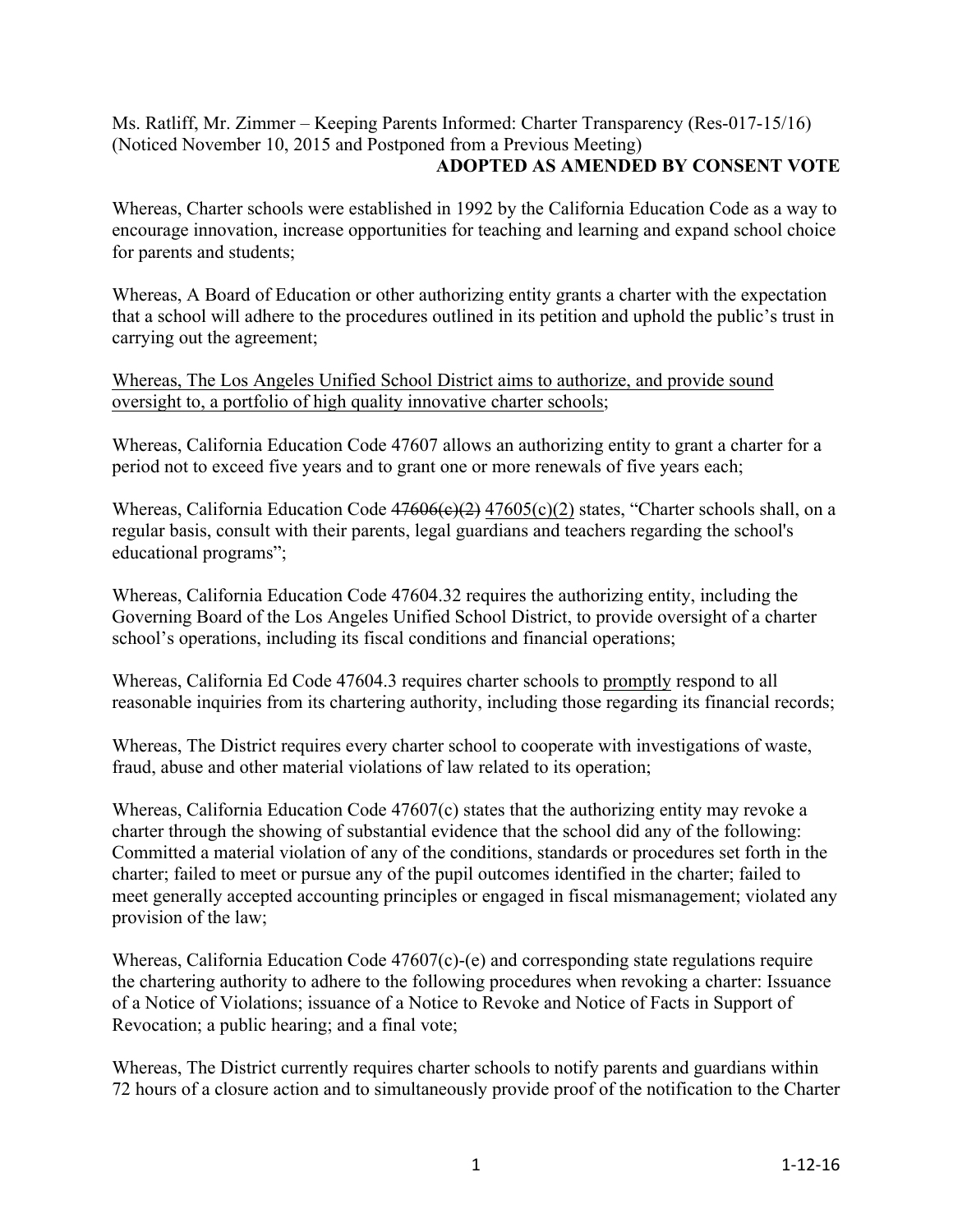Schools Division, but does not mandate any such notice when the revocation process is initiated or underway; and

Whereas, When a school has a renewal hearing before the Board, there is currently no requirement that a school must inform parents, legal guardians, and teachers of the outcome; now, therefore, be it

Whereas, Traditional public schools are bound by applicable laws to adhere to prescribed standards, and/or to publicly disclose information relating to, their safety and facilities, curriculum and instructional focus, staff qualifications and compensation, governance and finances, food services, academic performance and student demographics;

Whereas, Charter schools are legally afforded greater flexibility with respect to the same standards; and, therefore, there is greater uncertainty about many of the above matters, which could be addressed through enhanced disclosure; and

Whereas, Although the District has an active program of voluntary seismic improvements to District-owned school sites, there may be a lack of clarity among both traditional and charter school parents regarding the seismic vulnerability of their students' school buildings, and the Field Act and (for non-District-owned sites) multiple applicable building codes are complex and have changed over years making it difficult to infer seismic safety from compliance alone; now, therefore, be it

Resolved, That the Los Angeles Unified School District expects a charter management organization or every District-authorized charter school to be transparent with its stakeholders (as traditional District public schools are required to be) regarding all aspects of its operation, including the possible revocation of its charter;

Resolved further, That a charter school be required to notify all parents, guardians and teachers in writing within 72 hours when the District issues a Notice of Violations, a Notice of Intent to Revoke and/or the Recommendation for Notice of Non-renewal; and that the notification include the District's rationale for the action, if provided by the District. The school shall also be required to simultaneously provide proof of the notification to the Charter Schools Division;

Resolved further, That in order to achieve these goals of transparency, accountability and keeping parents informed (with information similar to that available to traditional public school parents), a charter management organization or charter school District-authorized charter schools are be required to have available, as allowed by law, to parents, guardians, and staff, information regarding:

Safety and Facilities

- Health and safety plans and procedures
- Field Act compliancy
- School facility assessment
- Available play space/density

Curriculum and Instructional Focus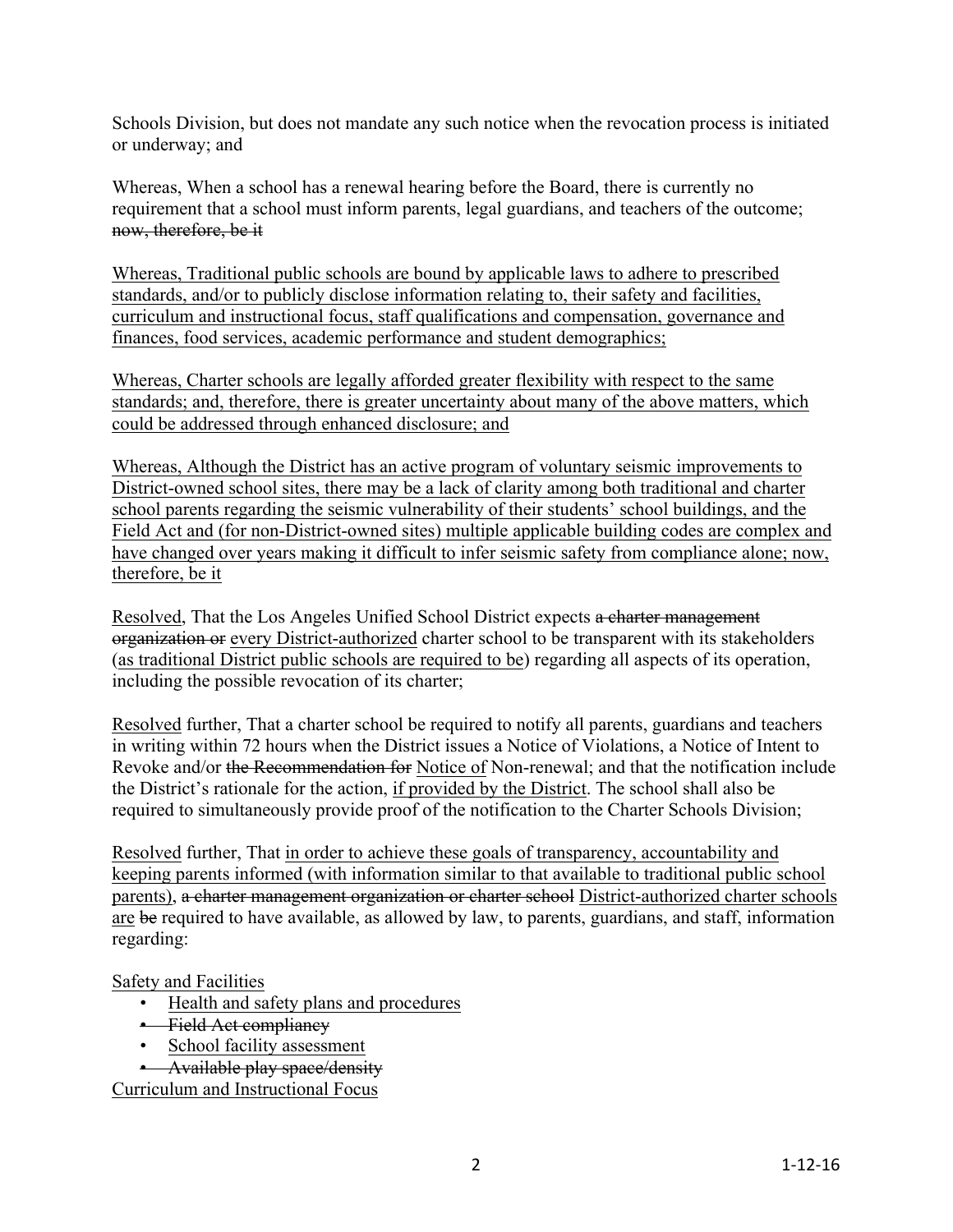- Local Education Agency Plan
- Instructional materials
- Curriculum content

## Staff

- Teacher credential status
- Qualifications of employees (including school leaders); Staff (including, but not limited to teachers, administrators, clerical staff, custodial staff, aides, etc.) compensation scheme (including, without limitation, pay scale, bonuses or merit pay and the standards and procedures by which they are earned, benefits and retirement system) should be made available to parents upon request.

• Chanda Smith Consent Decree compliance (including, but not limited to proper documentation displayed and made available to parents)

- Staff pay scale (including, but not limited to teachers, administrators, clerical staff, custodial staff, aides, etc.)
- Instructional materials

Governance Structure and Financial Management

- Brown Act compliancy
- Governance structure and policies
- Any material relationships among the school, its charter management organization (CMO) and any person or entity controlling, controlled by, or under common control with the school or its CMO; As used herein, "control" has the meaning ascribed to it in Rule 405 promulgated under the Securities Act of 1933, as amended – that is, the possession, direct or indirect, of the power to direct or cause the direction of the management and policies of a person, whether through the ownership of voting securities, by contract, or otherwise.
- Audited Financial Statements
- Local Control Accountability Plan (LCAP)

## Food Services

• Food service/caloric content

- Meals offered to students
- Whether free and reduced-price meals are provided to students who would be
- eligible for them at a traditional public school

## Admissions

- Lottery processes (including any preferences) and enrollment deadlines
- Academic Performance (in each case, disaggregated for all numerically significant subgroups)
- Statewide testing results
- Four year cohort graduation rates
- Drop-out rates

Student Demographic Rates

- Special Education services (including, but not limited to SELPA affiliation)
- Curriculum content
- Special Education by type (high incident, low incident)
- Ethnicity
- Income-eligibility for free and reduced-price meals
- English Language Learner status